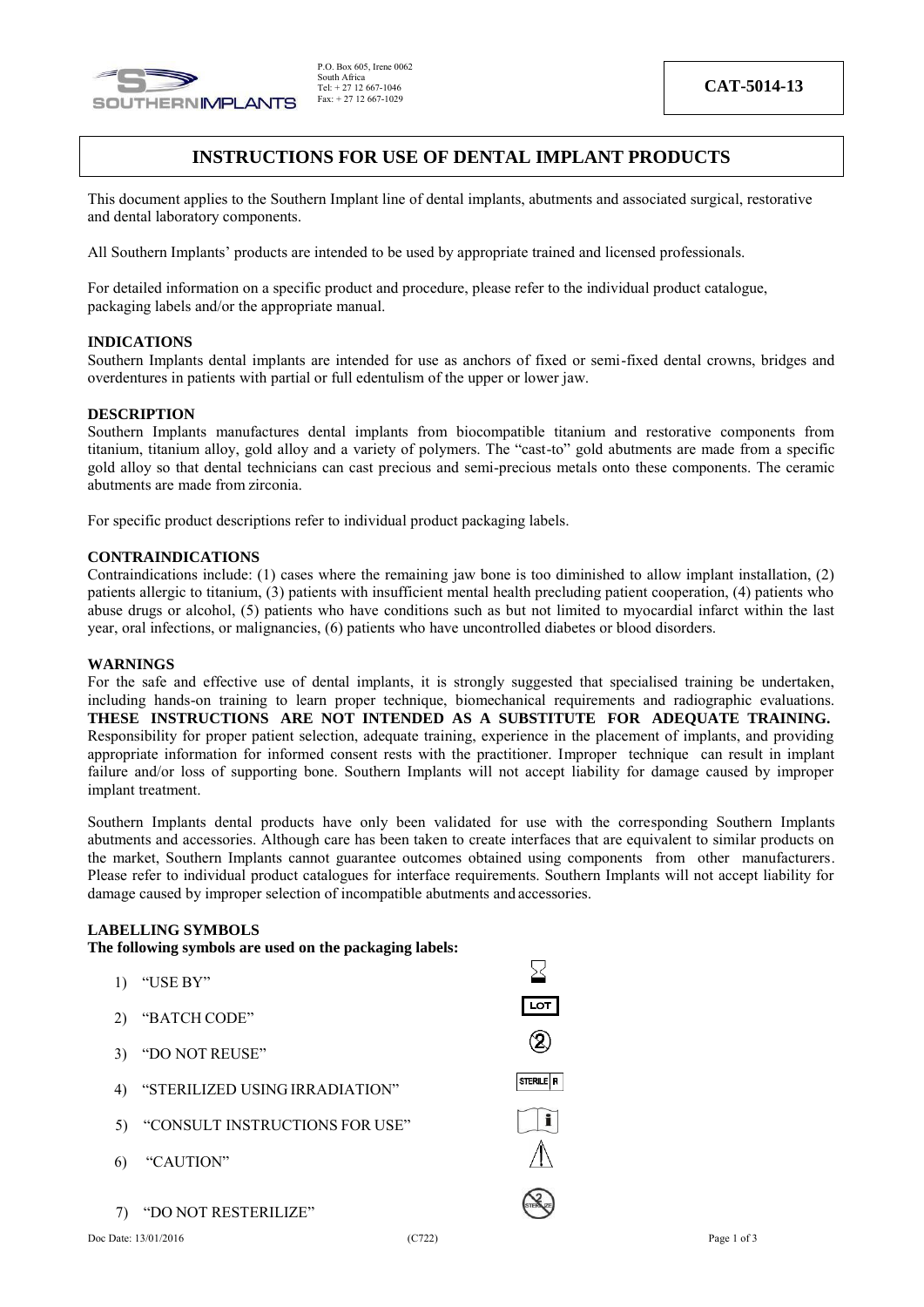

# **INSTRUCTIONS FOR USE OF DENTAL IMPLANT PRODUCTS**

- 8) CE MARK (if applicable)
- 9) Caution: (USA Only) US Federal Law restricts this device to sale to, or on the order of a licensed dentist or physician. Rx only

#### **PACKAGING**

- 1) Implants: The outer package consists of a rigid, clear box which acts as protection for the inner package. The inner package consists of a clear plastic-formed bubble-type base with a "peel-back" lid. The contents of this inner package are sterile. Labelling information is located on the surface of the peel-back lid and on the outside of the rigid box. Within the inner package there is a hollow tube which contains one implant. Sterility is assured unless the container or seal is damaged or opened.
- 2) Other sterile components are packed in a peel pouch and sterilised by gamma irradiation. Labelling information is located on the bottom half of the pouch inside the packet. Sterility is assured unless the pouch is damaged or opened.
- 3) Other non-sterile components used in the laboratory are supplied clean but not sterile. These are: laboratory analogs, castable waxing sleeves, casting precision tools and gold abutments with plastic sleeves. Labelling information is located on the bottom half of the pouch inside thepacket.

### **STERILITY**

All dental implants and some abutments are shipped sterile and intended for single use prior to the expiration date (see packaging label). Again, sterility is assured unless the container or seal is damaged or opened. DO NOT re-sterilize or autoclave these components. Products provided non-sterile must be cleaned and sterilized according to the directions in the Surgical Manual prior to use.

### **SURGICAL AND PROSTHETIC PROCEDURES**

For detailed information of the surgical and prosthetic procedures refer to the **SURGICAL (CAT-2004, CAT-2005, CAT-2020, CAT-2042, CAT-2043, CAT-2052)** and **PROSTHETIC MANUALS (CAT-2001).**

#### **CLEANING**

- Please Refer to CAT-1039
- Used instruments should be soaked immediately in instrument cleaning solution to avoid the drying of blood, saliva and tissue residue.
- Used surgical trays including grommets must be cleaned with suitabledisinfectants.
- Multiple-part instruments must be disassembled prior to cleaning and sterilization.
- Internal debris/residue of instruments must be removed with a softbrush.
- Instruments should be inspected, cleaned separately and discarded ifdamaged.
- Best results are achieved if surgical instruments are cleaned by materialtype.
- Instruments and trays can be cleaned and disinfected in a dedicated dishwasher or alternatively by hand, followed by an ultrasonic bath with a detergentappropriate for surgical instruments.
- Instruments and trays must be rinsed and dried thoroughly.

# **STERILIZATION**

- Please Refer to CAT-1039
- Instruments and trays should be autoclaved at 121°C or 250°F for 30 minutes or at 134-137°C for 3-7 minutes with a sufficient drying cycle to avoid instruments corrosion. *Do not re-sterilize single use drills. These Drills are not designed to remain sharp and effective for more than one use.*

#### **PROCEDURAL PRECAUTIONS**

Thorough screening of prospective implant candidates must be performed. A systematic and coordinated plan